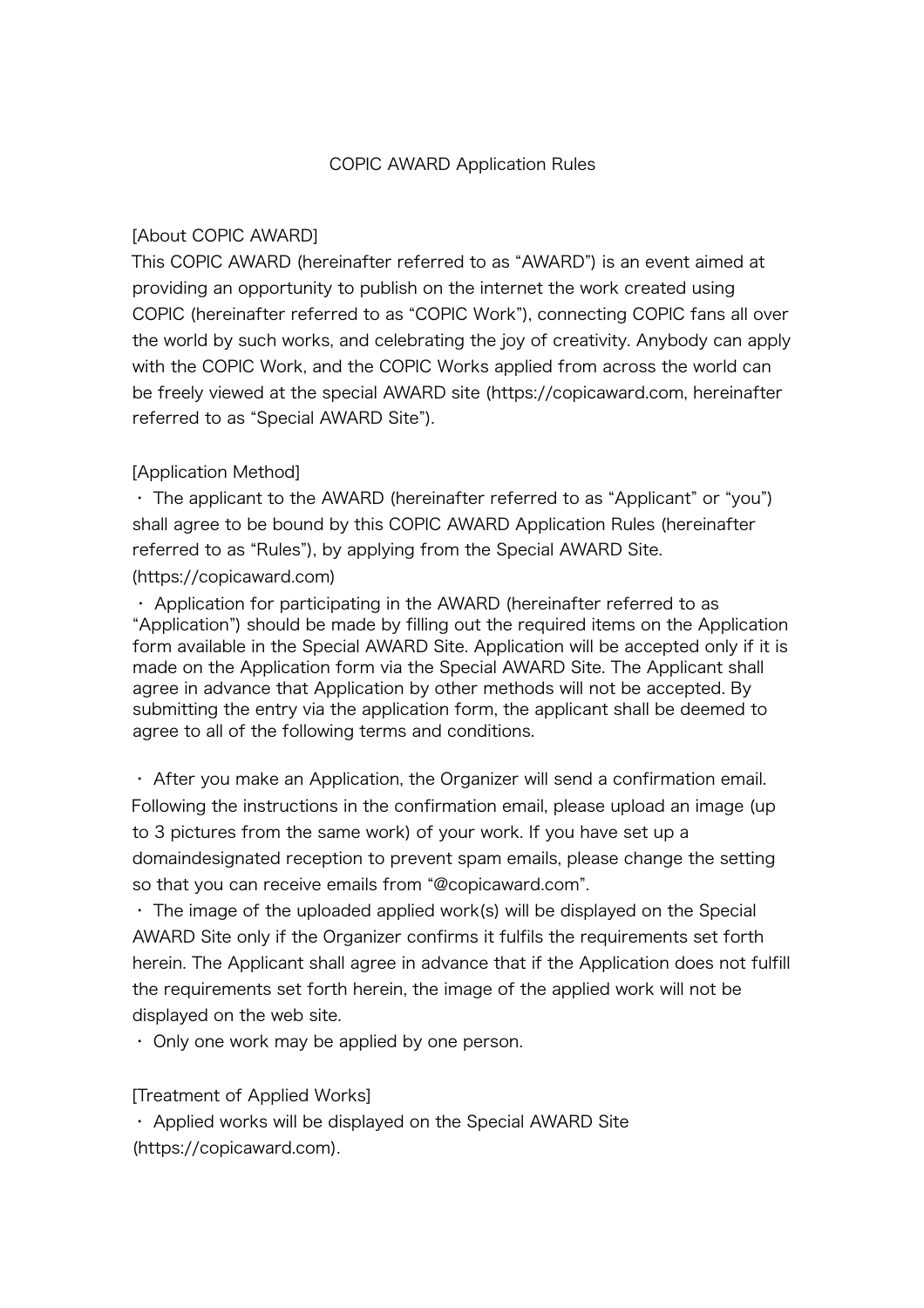・ Applicants shall grant the Organizer the use of imagery and information associated with applied works, in promotional activities relevant to COPIC AWARD in all media without prior consent. Promotional activities will include use in print and online (public transmission, publishing, broadcasting, social media, the exhibition, etc.) and editing, copying, reprinting, translation, adaptation and any other forms of secondary use.

[Examination of Applications]

・ Processing of Applications will be conducted in principle in the order of acceptance; provided, however, the order may be changed under certain circumstances.

・ The Organizer may not accept an Application if it falls under any of the following cases:

1. A false fact is stated in the Application form;

- 2. In addition to what is prescribed in the preceding case, it causes a problem for the Organizer's business, or it is reasonably judged likely to do so;
- 3. The Applicant belongs to an anti-social group or judged to be its member and affiliated party; or
- 4. The Applicant does not agree to the Rules, or the applied work falls under the Prohibited Works or does not fulfil other requirements stipulated in the Rules.  $\cdot$  After displaying the applied work on the Special AWARD Site, if there is a claim by a third party about infringement of rights or other things concerning the said applied work, the Organizer may decide to stop the display of the said applied work.  $\cdot$  If the Organizer does not accept an Application, the Organizer will notify the Applicant to that effect.

# [Qualifications for Application]

There are no restrictions for nationality, age, gender, experience, area of residence, etc. However, the Applicant shall agree that the Application is limited to the Application by an individual only and the Application by any group shall not be accepted.

[Application Fees] Free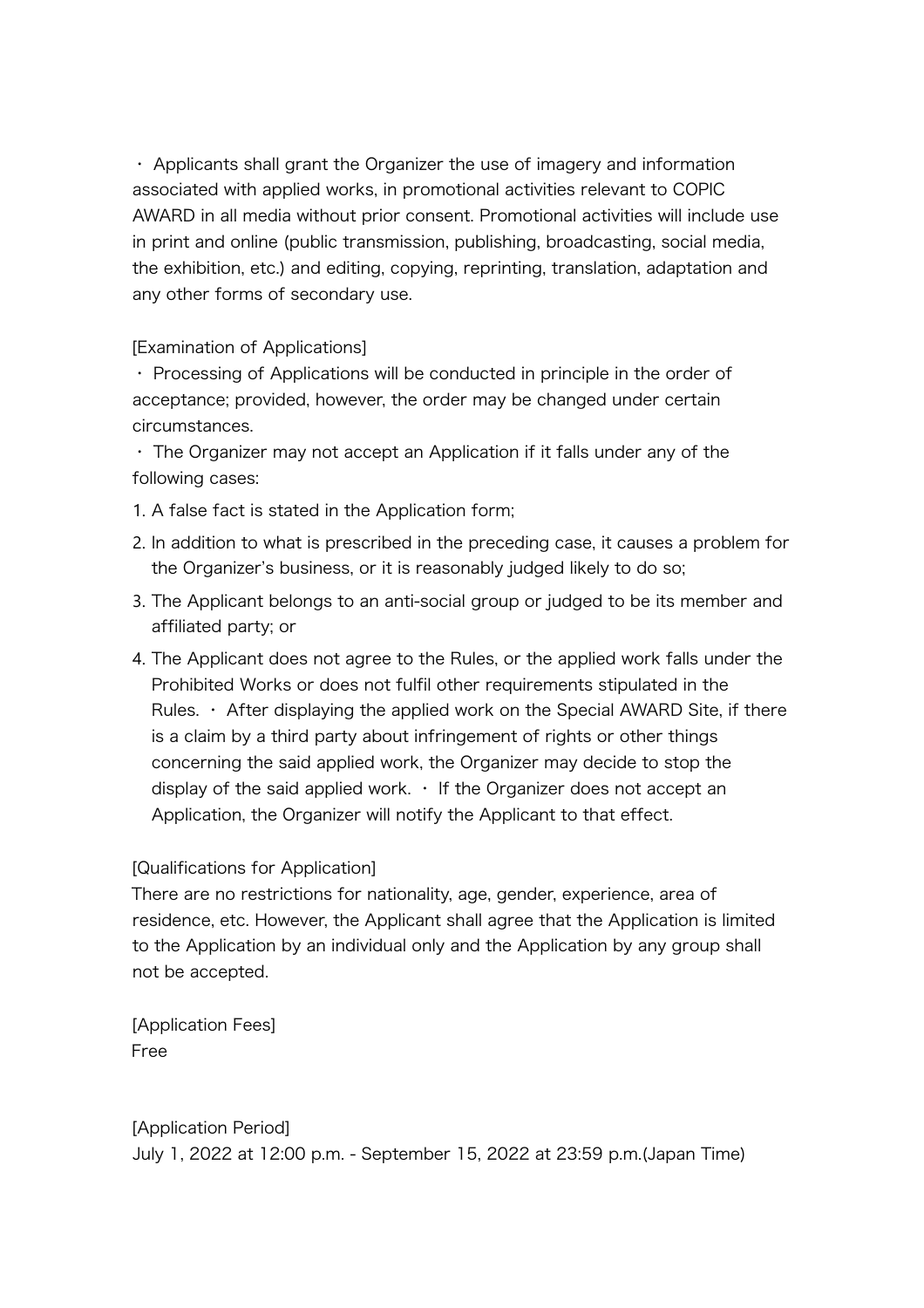\*The application period may be extended.

#### [Period for Display of Works]

The COPIC Works will sequentially be available to the public on the Special AWARD site, until it is closed.

#### [Announcement]

Those who receive an Award will be notified by email, and the result will be announced on this special AWARD site.

#### [Size of Works, Base Materials to be Used]

・ The size of works to be produced should be within L420mm x W297mm x D300mm, with the weight of 5kg or less, or within L17 inches x W12 inches x H12 inches, with the weight of 11 pounds or less.

・ For the base material of COPIC Work, fragile materials such as ceramic and glass are prohibited to use.

#### [Exhibition of Award-Winning COPIC Works, etc.]

・ Applicants agree that the original drawings of Award-Winning COPIC Works and their candidates (hereinafter referred to as the "Selected COPIC Works") will be exhibited at the venue of the Award presentation ceremony (hereinafter referred to as the "Award Ceremony") to be held in Japan around September 2020.

・ If the applicant receives an email from the organizer informing that applied COPIC Work has been selected as a Selected COPIC Work, he/she shall send the original drawing of the Selected COPIC Work to the place designated by the organizer at his/her own responsibility and costs (including freight, packing cost, and cost of transportation insurance). Applicants agree that the selection as a Selected COPIC Work may be cancelled if the original drawing is not sent by the date designated by the organizer.

・ After the completion of the exhibition, the original drawing of Award-Winning COPIC Work or Selected COPIC Work will be sent from the organizer to the applicant at the responsibility of the organizer who will bear the costs required for the shipment including freight, packing cost, and cost of transportation insurance.

・ Applicants agree that the organizer may dispose of the said original drawing at will if the organizer sends the above original drawing to the address registered by the applicant at the time of application but cannot deliver to the said address, or the applicant refuses to accept the delivery of the said original drawing.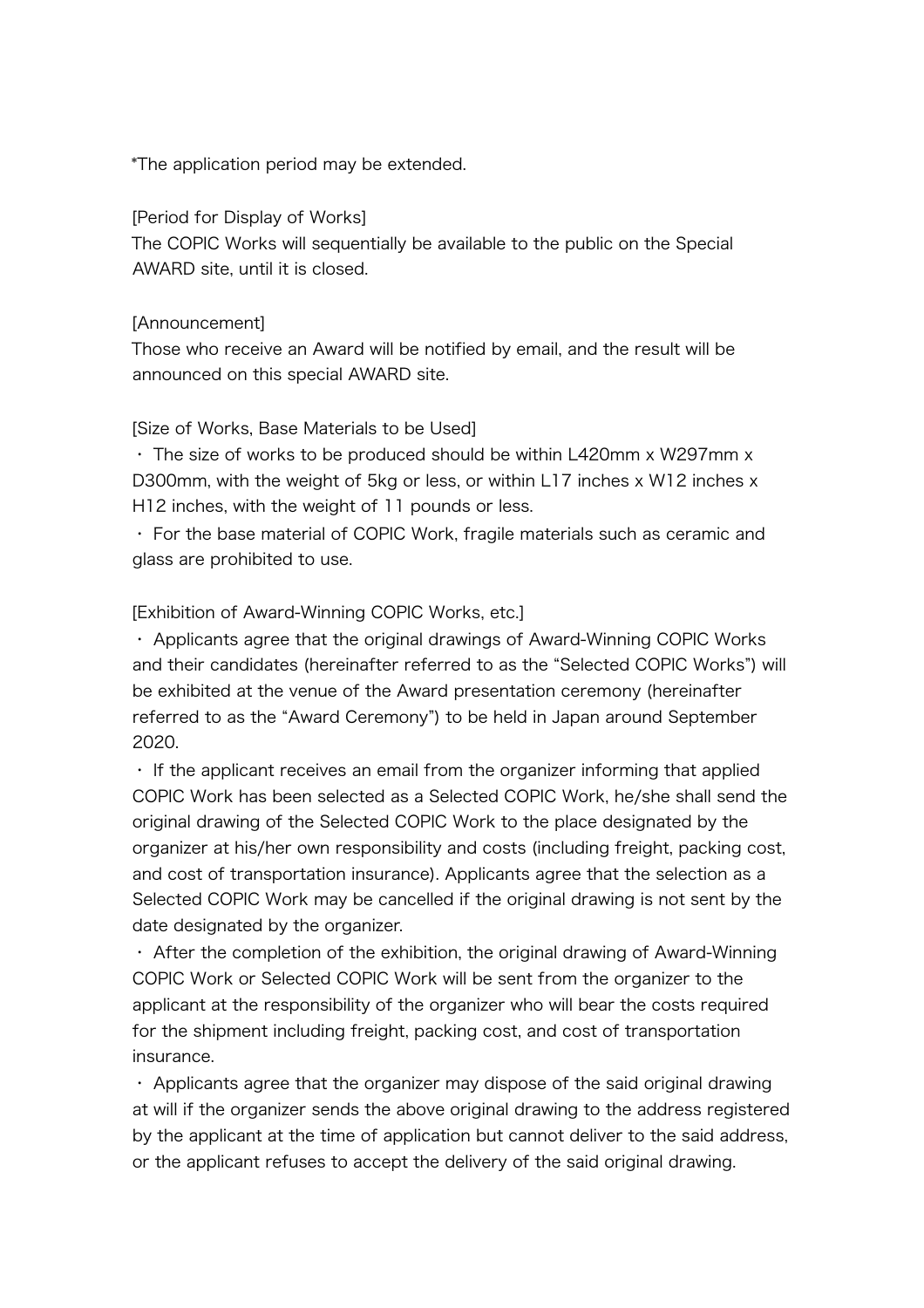Primary judgment: Judges appointed by Too Marker Products. Inc. Final judgment: Judges appointed by Too Marker Products. Inc.

[Selection method of Award-Winning COPIC Works]

・ There will be primary judgement and final judgement for this Award.

・ As primary judgement, judges appointed by Too Marker Products. Inc. will select Selected COPIC Works through strictly impartial judgment.

・ As final judgement, judges appointed by Too Marker Products. Inc. will conduct strictly impartial review of the Selected COPIC Works whose original drawings have been sent to the organizer, and select Award-Winning COPIC Works for Grand Prize, 2nd Prize, Future Generation Art Prize, and Judges' Award. There may be Special Award in some cases.

・ Prize will be given to the winners of Grand Prize, 2nd Prize, Future Generation Art Prize, Judges' Award and Special Award.

[Presentation of Prize] Award-winners will be presented the following prizes:

The winners will receive the following prizes:

Grand Prize (1 entry) Cash prize: US\$3,000 Plus a full 358 colors set of Copic Sketch, trophy and more.

2nd Prize (2 entries) Cash prize: US\$1,000 Plus a full 358 colors set of Copic Sketch, trophy and more.

Future Generation Art Prize (Youth Award):Grand Prize (1 entry) A full 358 colors set of Copic Sketch, trophy and more. \*Winner will be selected from applicants 18 years of age or younger at the time of entry.

Judges' Award (5 entries) Special Edition Copic Set and with an autograph of one of the judges, trophy and more.

Future Generation Art Prize (Youth Award) (100 entries) Special edition Copic set.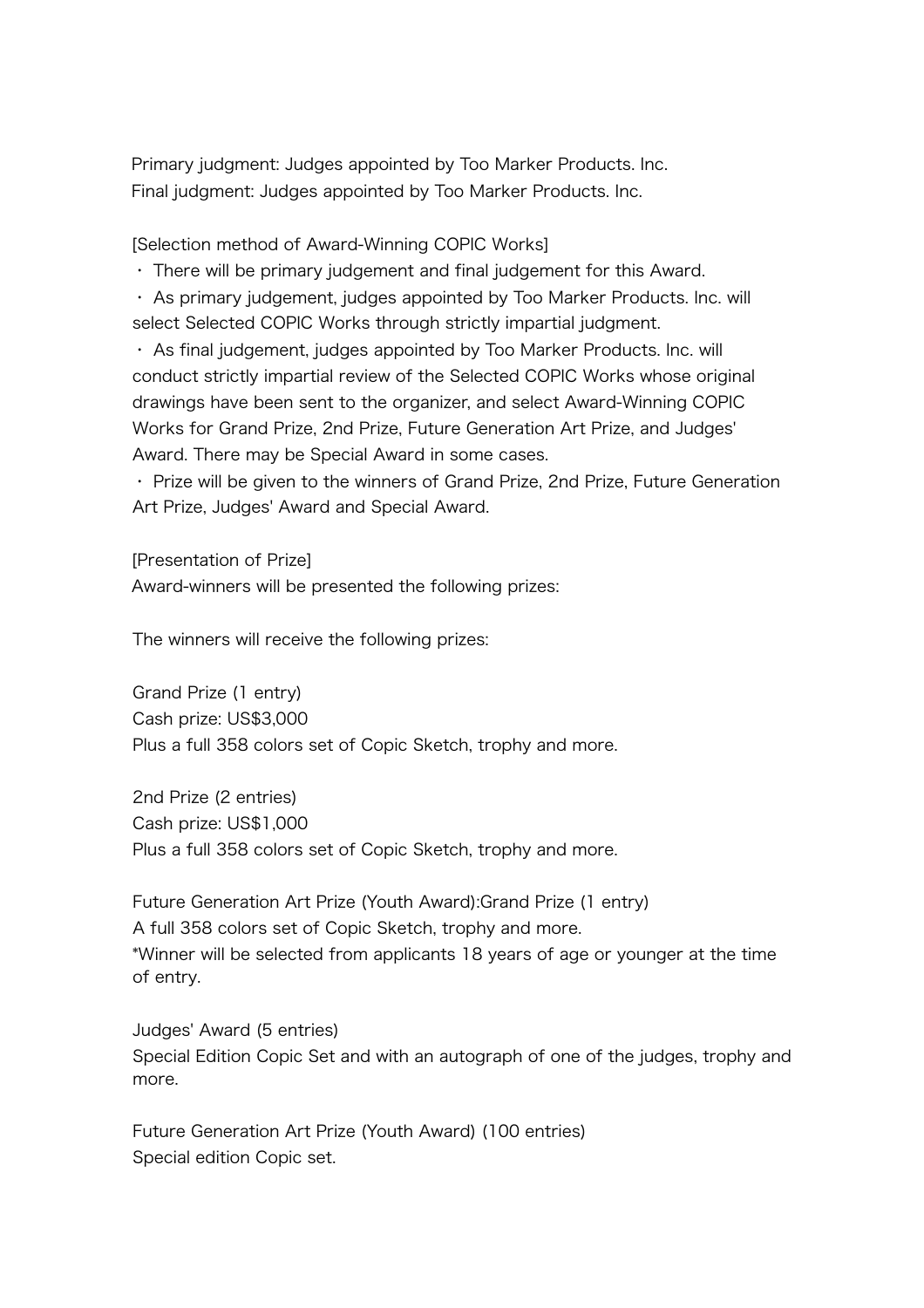\*Winner will be selected from applicants 18 years of age or younger at the time of entry.

Social Media Award (1 entry) A full 180 colors set of Copic Ciao

pixiv Award (1 entry) Copic Sketch 72 colors set, free 12-month subscription to pixiv premium, and an exclusive interview on pixivision.

\*Winners of Craft Award (2 entries) and Regional Award (5 entries) will also receive prizes.

## [Shipment of Prizes]

・ The shipment of the prize will be made within three months after the announcement of Award-winners. It may take time to send air tickets to Awardwinners, as we will arrange them after confirming the schedule with the Awardwinners themselves.

#### [Applied Work]

・ It must be a piece of work made using COPIC.

\*The amount of COPIC used will not affect the result of the examination for awards.

・ It should be an original work created by the Applicant him/herself.

・ There is no specific theme for applications. Please feel free to create your artwork without any limitations.

・ COPIC Works may be three-dimensional or two-dimensional.

・ The size of actual works should be within L420mm x W297mm x D300mm, with the weight of 5kg or less, or within L17 inches x W12 inches x H12 inches, with the weight of 11 pounds or less.

・ The images for the Application should include a maximum of three pieces submitted as .jpg format (e.g., an overview image, close up, and other angle).  $\cdot$  The image shall be no more than 5MB per piece, and no more than 15MB in total.

・ Each entry is limited to COPIC Works that have not already been made public either through another competition or an exhibition (excluding personal exhibition or own social media pages).

・ Only COPIC Works which do not infringe upon another person's copyright or other intellectual property rights may apply.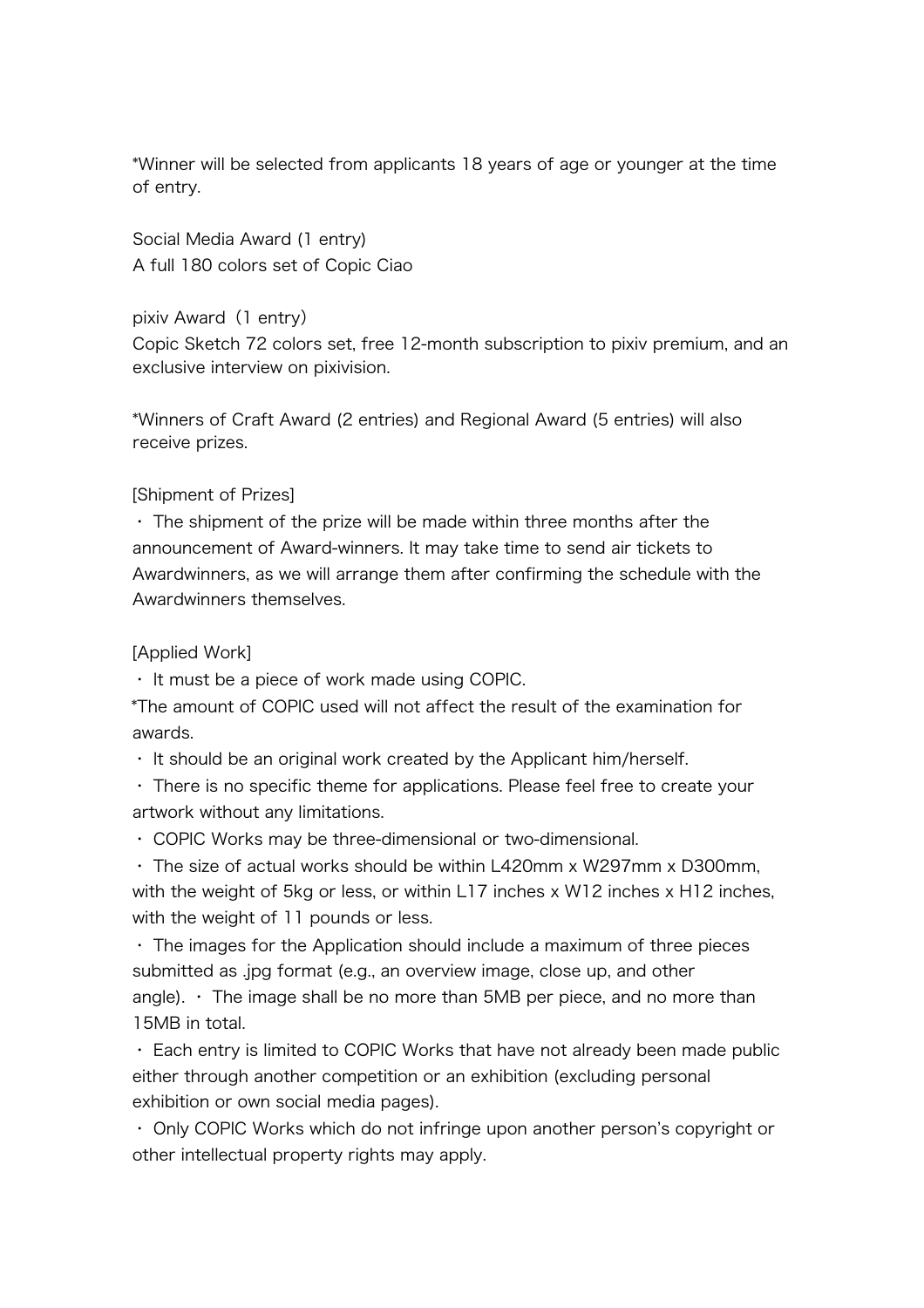・ If the Organizer judges that the applied work does not fulfill the requirements for the Application, it may not accept the Application. In this case, the Applicant will be notified to that effect by email. It is possible to apply again by making necessary changes to fulfill the requirements for the Application.

## [Prohibited Works]

All applications shall be prohibited if the works fall under any of the following descriptions:

・ Those which give insult, slander, threat, or an economic or psychological damage/disadvantage;

・ Those which include a sexual or obscene expression violating laws, ordinances, or other standards established by the Organizer;

・ Those which include a violent expression;

・ Those which force radical thought;

・ Those which include an expression praising anti-social actions;

・ Those which include an expression unfairly discriminating against race, creed, occupation, gender, religion, etc.;

・ Those which infringe on another person's intellectual property rights, including those resembling other works or characters; or

・ Those which infringe on the portrait right of an individual by imitating an actual person without the permission of the said person.

[Contents of Registration at Application]

Name

**Address** 

Gender

Birth date

Email

※You shall agree to receive emails concerning the introduction of COPIC products from the Organizer and its affiliated companies, as well as COPIC distributors.

WEB URL (on a voluntary basis)

SNS URL (on a voluntary basis)

※The listing of WEB URL or SNS URL, which includes the following contents, shall be prohibited: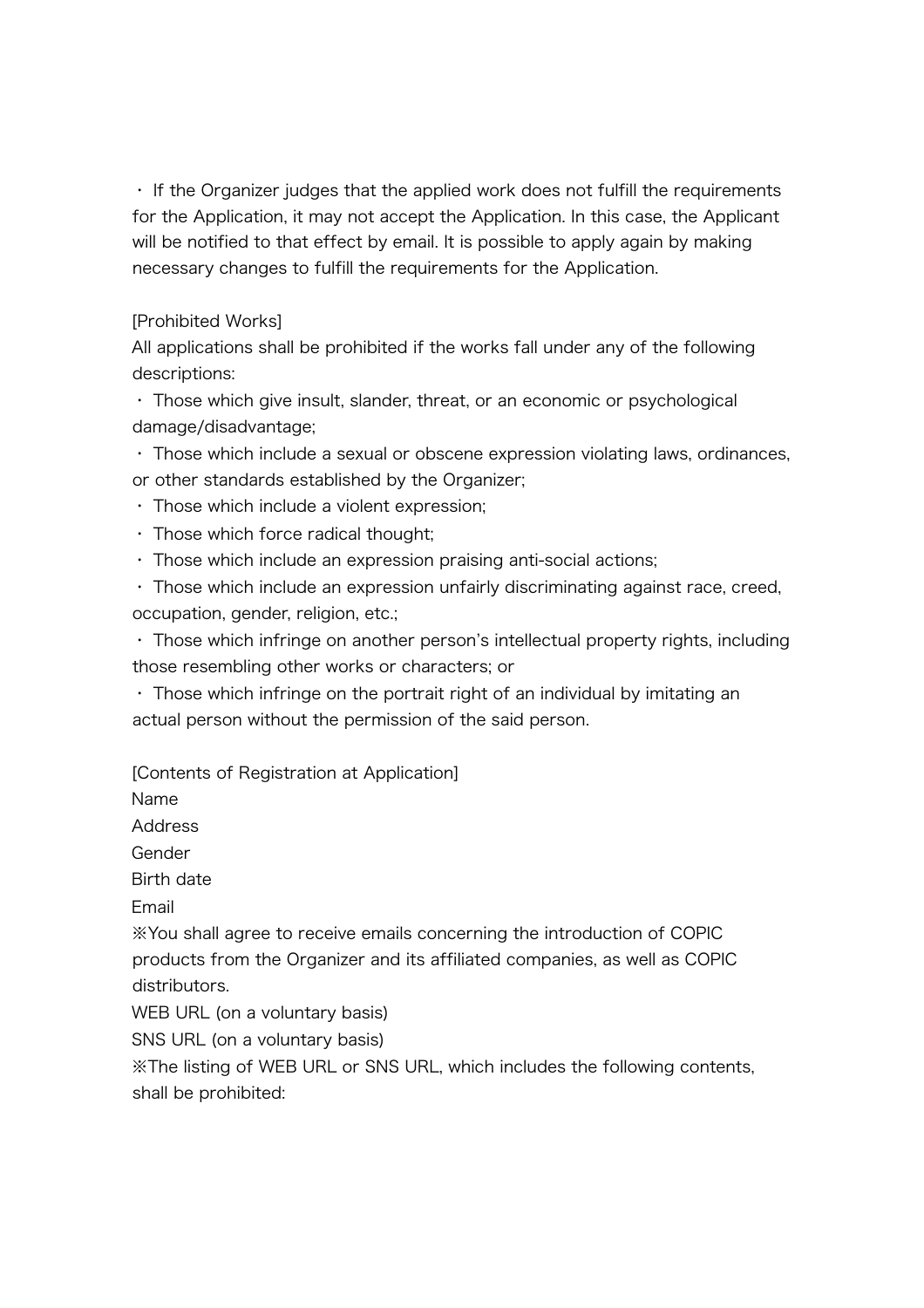• Those which aim for commercial advertisement/publicity or solicitation; or  $\cdot$ Those which aim for guiding to the link of an affiliate, an adult site, a one-click fraud site, or the site aiming to distribute harmful computer programs, etc.

[Author information] Telephone number Size of the actual work \*Title of the work \*Name of the author

Comments on the background, etc. of creating the applied COPIC Work (No more than 400 characters)

- Registration information with \* marked above will be disclosed with the applied work, while other information will not.

[Correction of Personal Information and the Applied Work, etc.] If deletion or correction of information is requested from the Applicant himself/herself, we will deal with it appropriately after confirming the identity of the Applicant and the accuracy of the correction, etc.

[Correction of Personal Information and the Applied Work, etc.] If deletion or correction of information is requested from the Applicant himself/herself, we will deal with it appropriately after confirming the identity of the Applicant and the accuracy of the correction, etc.

# [Treatment of Personal Information]

The registered personal information (hereinafter referred to as "Personal Information") may be provided to the Organizer and its affiliated companies, and individual COPIC distributors listed in the attachment to send the information on COPIC products and a request for the cooperation in questionnaire surveys. However, except for cases with legitimate grounds in accordance with laws and regulations, etc., the Organizer will not use the Personal Information for purposes other than as stipulated above, nor provide it to a third party other than the above without the consent of the Applicant.

# [Governing Law and Language]

The Rules shall be governed by and construed in accordance with the laws of Japan. The governing languages of the Rules shall be English and Japanese. If a translation hereof in another language is made for reference purposes, only the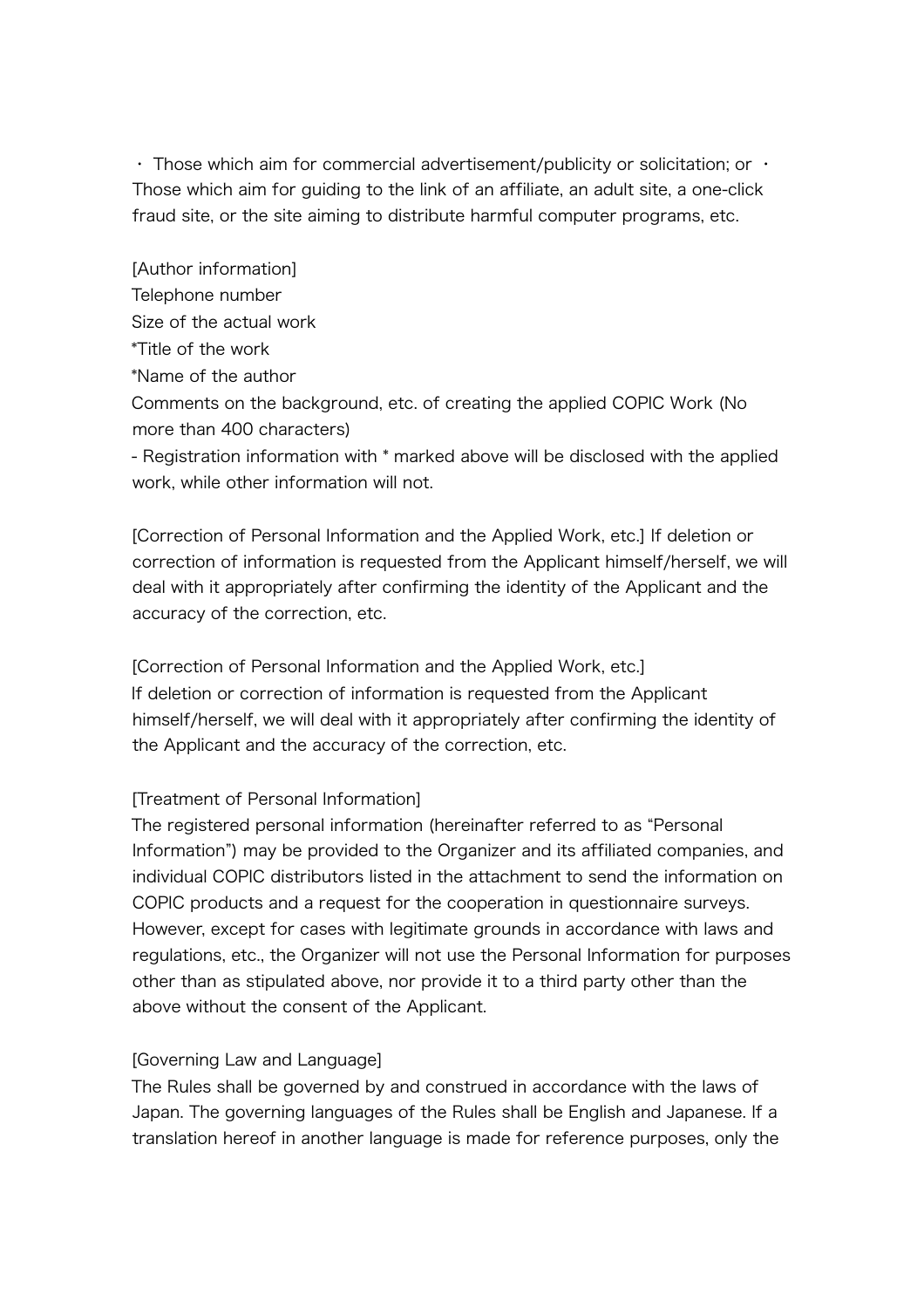English and Japanese originals shall have the effect, and such translation in another language shall have no effect.

## [Conflict Resolution]

The Tokyo District Court, which exercises jurisdiction over Tokyo, Japan, shall have exclusive jurisdiction to settle any dispute arising in connection with the Rules.

## [Disclaimer]

・ Any and all developments of hardware and software, and the prevention of virus infection and unauthorized access, which are required to apply for the Award, shall be conducted at the expense and responsibility of the Applicant. The organizer shall not be involved with the usage environment of the Applicant in any sense, nor bear any responsibility.

・ The Organizer shall bear no responsibility for the damage incurred by the Applicant arising from the Application for this contest when there is a trouble including an accident during the transmission of the image data of the applied work, destruction of data, infection of a virus, and a failure of the terminal at the time of applying for the Award.

・ If the Organizer or the Applicant receives demand for an injection or damage, complaint, objection, etc. from a third party regarding the literary work, portrait, etc.

used for the applied work, the organizer shall bear no responsibility, and the Applicant shall, at his/her responsibility and expense, deal with and solve the demand, complaint, objection, etc., without placing any burden on the Organizer. Looks good!

・ The Organizer shall bear no responsibility for the unauthorized use of the applied work by a third party due to the display of applied works on the special AWARD site, including the unauthorized use by a third party by downloading a copy of an applied work from the special AWARD Site.

・ In the case of returning the COPIC Works from the organizer to applicants, the original packing materials used by the applicants will be replaced with packing materials chosen by the organizer. The applicants shall agree if the organizer disposes of the original packing materials used by the applicant, and the organizer shall not be held responsible for any claims.

・ The organizer shall not be held responsible for any and all accidents of selected COPIC works at the time of their shipment and transportation from applicants to the organizer.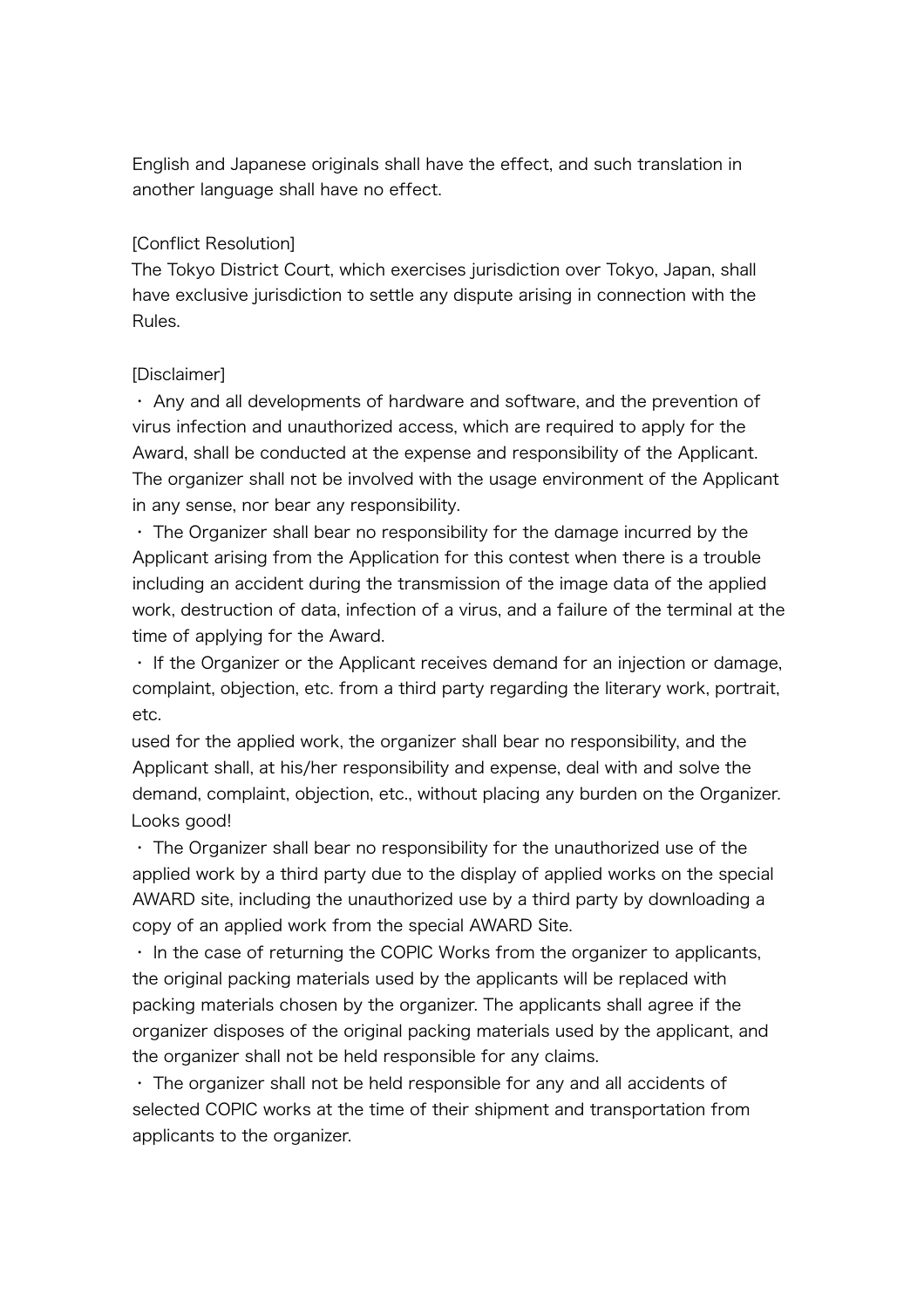・ The organizer shall take insurance with the upper limit of 100,000 yen for the accident of Award Winning COPIC Works or Selected COPIC Works at the time of their shipment and transportation; however, the organizer shall not be held responsible for any and all damages exceeding the said amount.

[Organizer]

Too Marker Products Inc. Inquiry: contact@copicaward.com

List of Distributors, etc. to Share Information The registered information at the time of application will be shared with the following companies affiliated to Too Marker Products Inc. and COPIC distributors in each country. The Applicant agrees in advance that individual distributors may contact the Applicant to introduce COPIC products and request the cooperation in questionnaire surveys, etc.

[Affiliated Companies]

Too Corporation / Japan / http://www.too.com G-Too Corporation / Japan / http://g-too.jp TOOLS INTERNATIONAL Corporation / Japan / https://www.toolsintl.jp Too Corporation Americas /U.S.A. / https://copic.too.com/ Too Shanghai /China

[COPIC Distributors]

Europe, Middle East and Africa

HOLTZ OFFICE SUPPORT GmbH, / Germany / https://www.copic.de Ltd Pen Box / Armenia / https://penbox.am ECAZ ART AND HOBBY SHOP / Azerbaijan / https://www.ecaz.az Smarton Ltd. / Belarus / https://www.smarton.by S.A. JR PRODUCTS N.V. / Belgium / http://jrproducts.eu/index.html Colourstock BV / Benelux, Netherlands / http://copicmarkerbenelux.blogspot.jp Art Service Ltd. / Bulgaria / www.artservicebg.com Trgovina Hobby & Art / Croatia / http://www.hobbyart.si Spavento Trading Ltd. / Cyprus / https://www.spavento.net Zlatá Lod s.r.o. / Czech Republic / http://www.copicmarker.cz BETHIEN A/S / Denmark / www.copicmarker.dk KUNST & HOBI (formerly Nevskaya Hammond) / Estonia /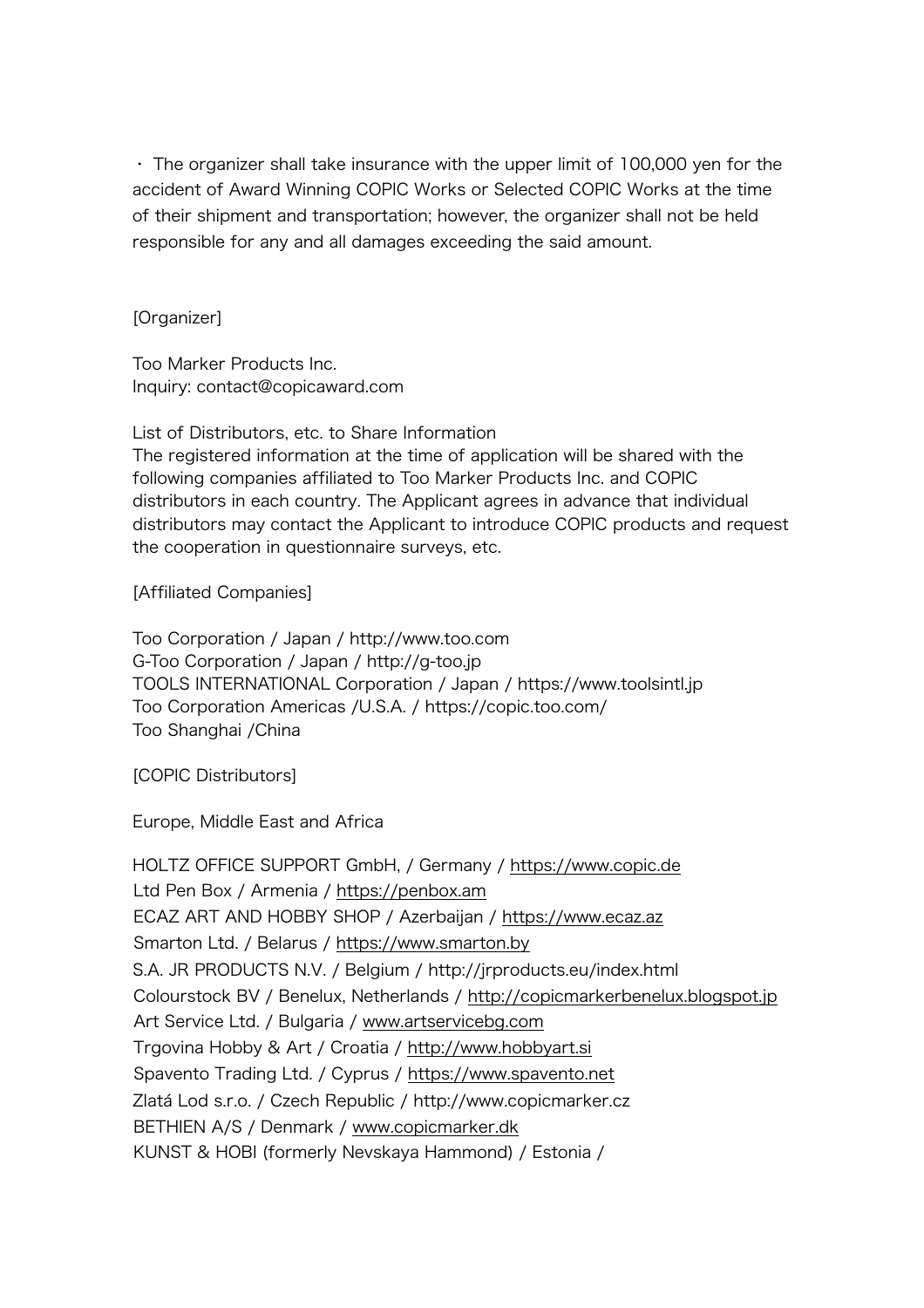http://www.hammond.ee TEMPERA OY / Finland / www.copic.fi OZ International / France / www.copic.fr Orgservice Ltd. / Georgia / http://www.orgservice.ge/ Kybos Stationery / Greece / http://www.e-kybos.gr NEOART KFT / Hungary / http://www.neoart.hu BETHIEN A/S / Iceland / www.copicmarker.dk RASOULI GROUP / Iran / arasouli@rasouli-group.com KM evans / Ireland / https://store.evansartsupplies.ie Ventura Art & Design Supplies, Ltd. / Israel / aventura@netvision.net.il R. Gallery / Israel / https://www.rgallery.co.il Mundel Srl / Italy / www.copic.it TOO MCS / Kazakhstan / nurtaevadina@gmail.com GRAPHIC INTERNATIONAL CENTRE L.L.C. / Kuweit / www.graphicint.com Mogahwi Stationery & Office Eqpt. / Kuweit / https://www.mogahwi.com.kw ArtCraft / Kyrgyzstan / http://www.artcraftkg.com KUNST & HOBI (formerly Nevskaya Hammond) / Latvia / http://www.hammond.ee MOUAWAD BOOKS & STATIONERY S.A.R.L. / Lebanon / hicham@mouawadmbs.com Meno Muza UAB / Lithuania / www.menomuza.lt M.T.S. / Malta / https://www.mtsmalta.com/onlineshop/index.php Global hobby og kunst/ Norway / http://copicmarkernorge.blogspot.jp Estede Poland / Poland / http://www.copic.pl Quadrimovel, Lda. / Portugal / www.copicportugal.com ProfiArt / Romania / www.profiart.ro Russia "MPM Group" Evgeny Brodyanskiy (bev@mpmpapers.ru) Anna Pletenetskaya (paa@mpmpapers.ru) Jarir Bookstore / Saudi Arabia / https://www.jarir.com/sa-en/ METALIMO / Sweden / http://www.copicmarker.se INTER PRODUCTS AG / Switzerland / http://copicfriendsschweiz.blogspot.jp PAPIR COLOR doo / Serbia / mikon@papircolor.co.rs Zlatá Lod s.r.o. / Slovakia / http://www.copicmarker.cz Trgovina Hobby & Art / Slovenia / http://www.hobbyart.si X-PRESS GRAPH-X SUPPLIES, South Africa / South Africa / david@xpressgraphx.co.za ARTIST ART MATERIALS SA / Spain / www.artist-am.com Cankardes, Turkey / Turkey / www.copicturkiye.net GRAPHIC INTERNATIONAL CENTRE L.L.C. / United Arab Emirates /